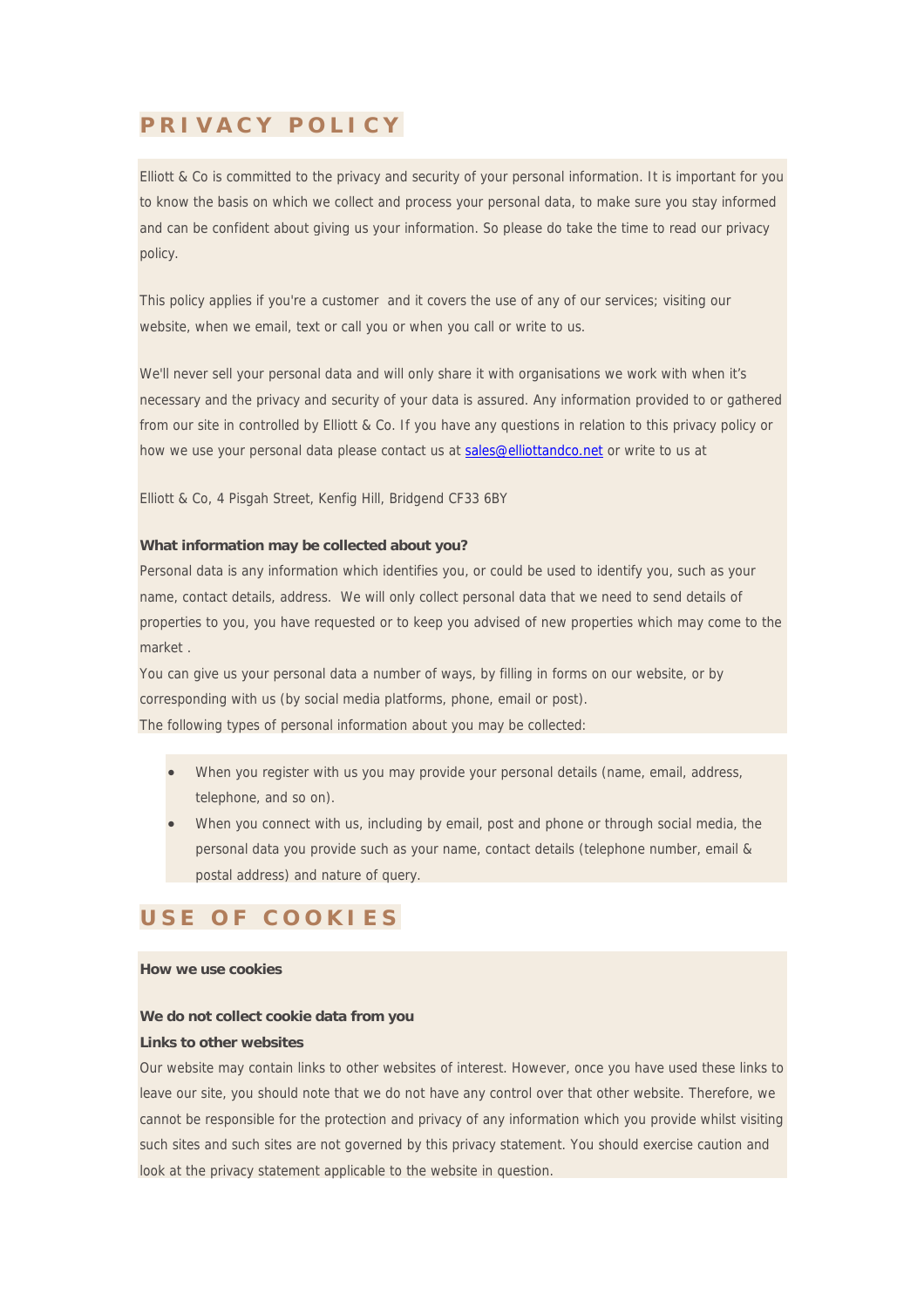### **What do we use your personal information for?**

Any personal information relating to you will be used by us in accordance with current data protection legislation and this Privacy Policy and only in line with any consent you have previously given.

The main uses of your personal information are:

- To provide services tailored to your requirements and to treat you in a more personal way.
- To respond to enquiries and ensure you get the best possible customer care.
- For management and administrative purposes.

We will only send you communications if you agree to receive them and we will never share your information.

#### **Storage and retention of your personal information**

We know how important it is to protect and manage your personal data. We take appropriate security measures to help protect your personal data from accidental loss and from unauthorised access, use, alteration and disclosure.

Elliott & Co operates in the UK and we store most of our data within the European Union (EU).

### **Data retention**

We will retain your personal data for only as long as it is necessary for the uses set out in this privacy policy and/or to meet legal and regulatory requirements. We will actively review the information we hold and securely erase personal data., we will take appropriate measures to anonymise this data.

# **YOUR RIGHTS**

#### **Updating your data and marketing preferences**

It is important you remain in control of your data. If, at any time, you want to update or amend your personal data or marketing preferences please contact us through:

- E-mail: sales@elliottandco.net
- Post: Elliott & Co, 4 Pisgah Street, Kenfig Hill, Bridgend CF33 6BY

We do not wish to send details of new properties coming onto the market for longer then necessary- so please contact us to at sales@elliottandco.net –when you want to stop receiving any communication from us / updates.

But it is possible you could receive some marketing in the period prior to that change being made.

#### **Accessing, updating and withdrawing consent**

You have the right to request a copy of the personal data that we hold for you and to correct any inaccuracies as well as to exercise your cancellation, rectification and objection rights. If you want to